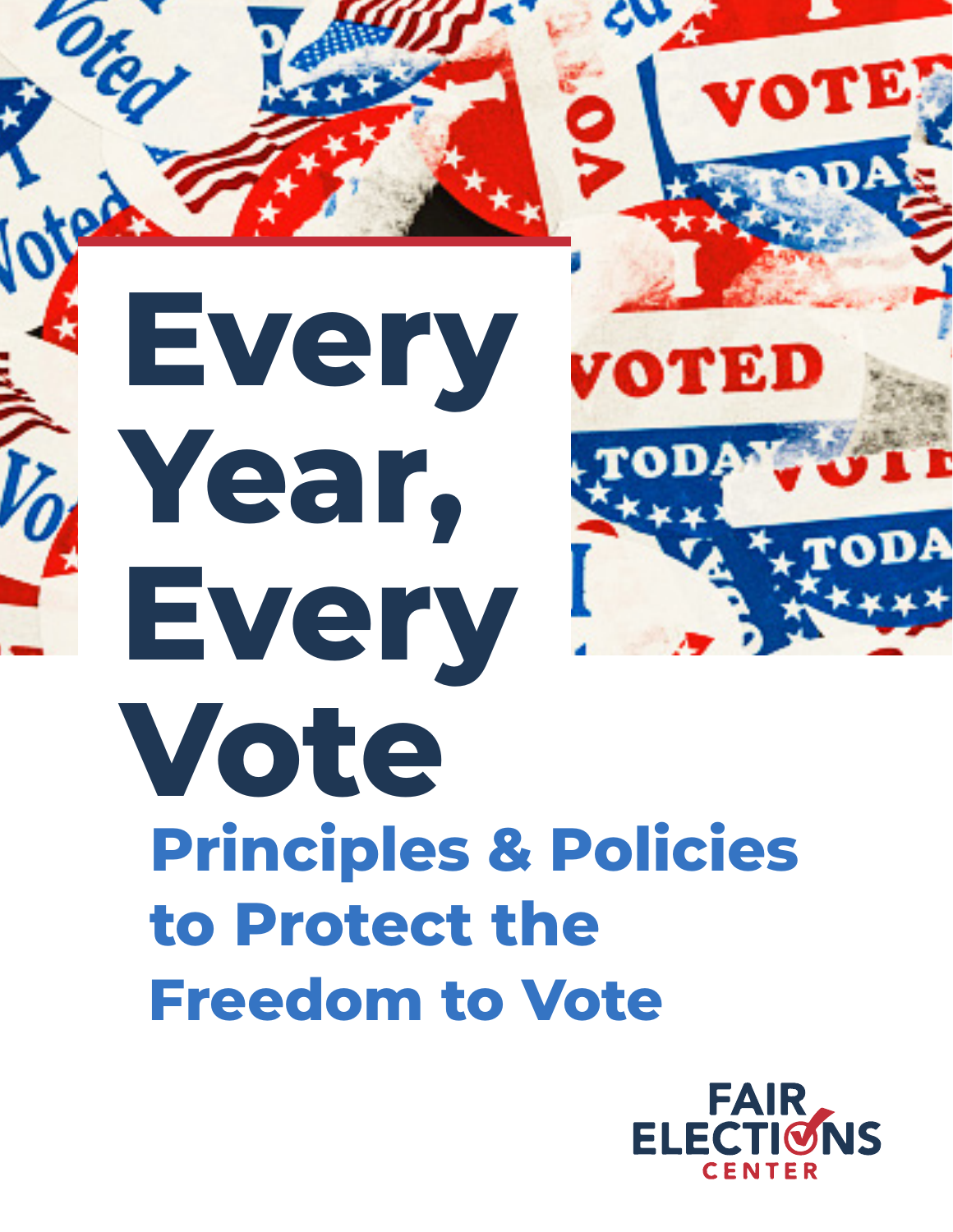To create a truly strong and vibrant democracy, Americans must not only focus on maximizing voter turnout in election years, but also on making essential investments in a healthy and resilient democracy in the wronglylabeled "off" years.

### For the Fair Elections Center, **there is no such thing as an "off" year.**

We prioritize strategic litigation, policy advocacy, voter education, and civic engagement. We work on strengthening election infrastructure and administration, **all year, every year, so that every vote counts.** We can build a stronger democracy that works for all Americans.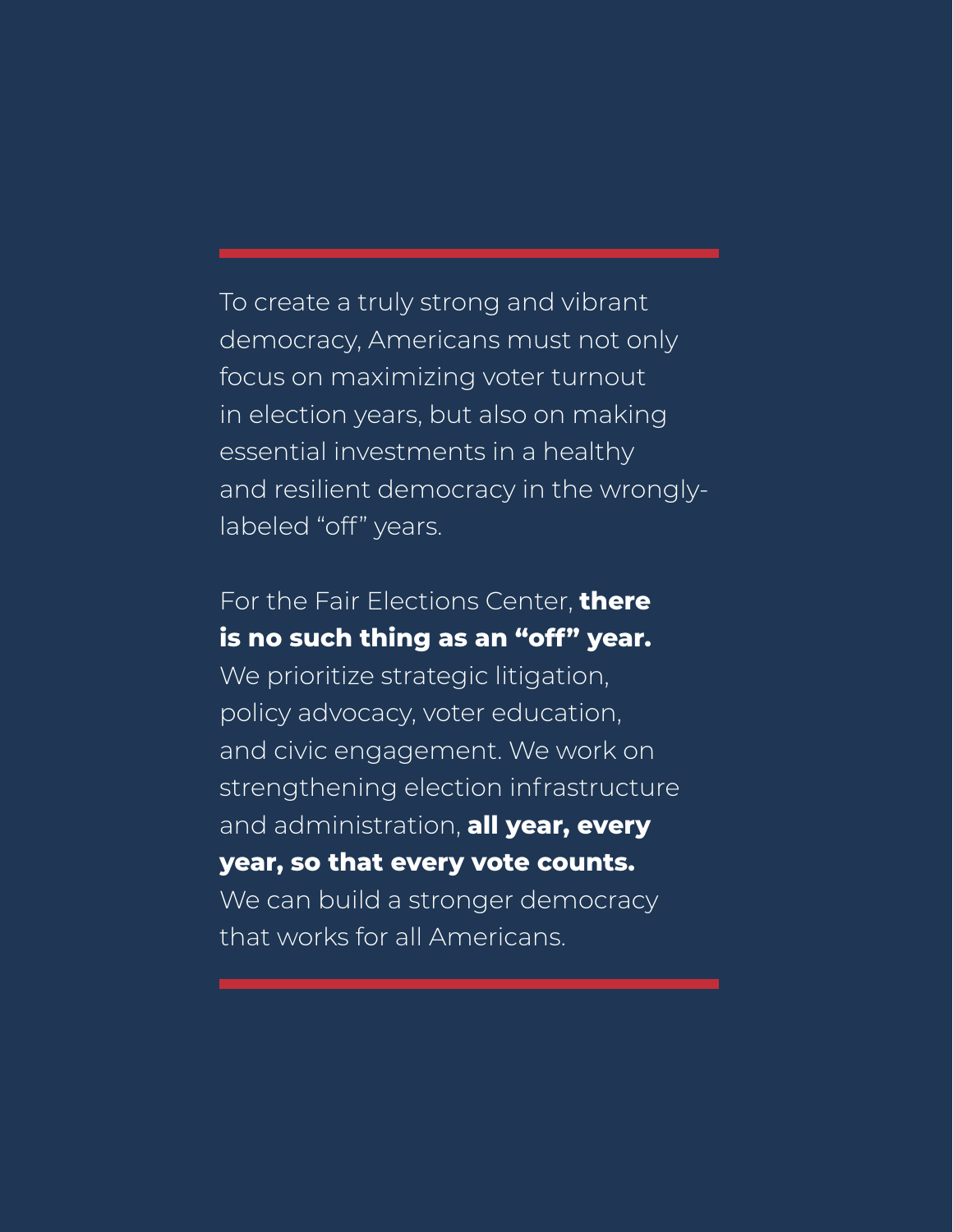# **Principles & Policies to Protect the Freedom to Vote**

#### **Our Values**

The freedom to vote is the very cornerstone of American democracy. Preserving our democracy means protecting and expanding the right of all eligible Americans, regardless of race, age, income or ability, to participate in our nation's elections without burdensome barriers to voting and registration.

It is critical that we counteract systemic racism, discrimination, and ableism to ensure that our democracy is truly representative, especially in the face of nationwide legislation aiming to further disenfranchise already-marginalized communities.

Our communities and economies are more sustainable, inclusive, and equitable when every citizen has a voice in our government. An inclusive democracy means young people must participate and lead, but systemic barriers and structural problems often prevent young people, and students in particular, from voting. We must meet young



people—and all new voters—where they are in order to help them cast ballots that count.

#### **Our Objectives & Focus Areas**

Grounded in our core beliefs about American democracy, Fair Elections Center works to eliminate barriers to voting, particularly for historically underrepresented citizens, and to increase voter participation through litigation, advocacy, and education. We recognize that protecting and expanding voting rights requires a comprehensive, multifaceted approach. To expand registration and voting access, we must build a robust civic infrastructure using **sustained policy changes** that ensure accessibility like:

- **•** Guaranteeing citizens can easily register to vote and stay on the rolls,
- **•** Permitting registration up to and on Election Day, and
- **•** Encouraging robust civic engagement organizing.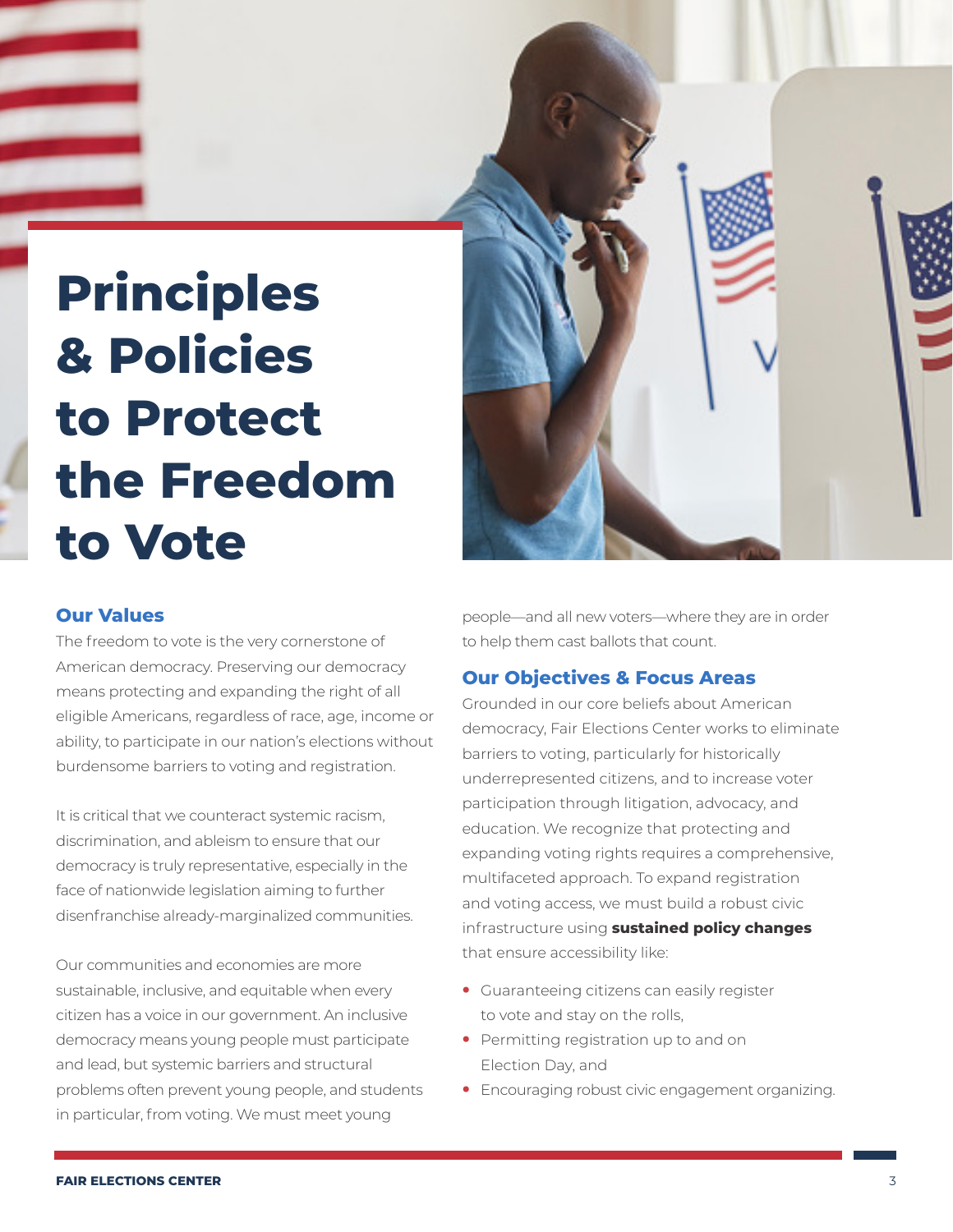**For more than 15 years, we have worked year round to identify and remove barriers to voting. With a new wave of attacks on voting in state legislatures across the country, and a debate over federal voting rights legislation that will help determine the future of our democracy, our work to maintain a robust, sustained effort to protect the freedom of all eligible Americans to cast their ballot is more important than ever."**

—Robert M. Brandon, President and CEO

At Fair Elections Center, we fight for robust early voting for all voters (including students), for widespread by-mail voting access and convenience for all voters, as well as for voting sites to be equitably selected, accessible, and fully-staffed with well-trained, tech-savvy poll workers who meet the language needs of the community. Whether at the polls or voting at home, voters of all backgrounds should be equipped with effective language assistance needed to participate equally, regardless of their English proficiency.

We also need to fight back against new and longstanding policies limiting voting rights through aggressive, strategic **litigation**. We initiate lawsuits representing voters who have had their voting rights unjustly restricted, mounting a sustained, year-round effort to use the courts to challenge and strike down legislation that reduces the ability of citizens to participate fully in our democracy.

Our nation's policies must also prioritize **youth civic engagement**. Fair Elections Center's Campus Vote Project works with higher education institutions to encourage and expand student engagement, focusing on nonpartisan voter

education and policies that expand voting access for students and other young people. Our priorities include: expanding voter pre-registration and the opportunity to register up to and including on Election Day, as well as advocating for clear and equitable voter residency policies, on-campus voting sites, and accessible student ID laws in voter ID states.

Fair Elections Center is also leading the charge in many other efforts to strengthen elections and voting rights. We supply local organizers with **information and technical assistance** to help facilitate their efforts to register diverse communities of voters, including our accurate and digestible 50-state voting guides and voter registration drive guides, as well as **training and recruiting poll workers** nationwide. All of these strategies are essential parts of the year-round effort we need to protect our democracy.

### **How Is Our Democracy Measuring Up?**

The 2020 election saw the highest voter turnout in more than 100 years. Millions of voters cast their ballots by mail, an option that was expanded for voter safety as the coronavirus pandemic raged across the country. However, an ugly backlash based on the political outcome and not the election process itself has taken hold of state legislatures across the country. As of September 2021, at least 425 bills have been introduced in 49 states to restrict voting, many of them addressing mail-in voting. At least 14 states have enacted legislation that impedes upon the freedom to vote. Some examples include: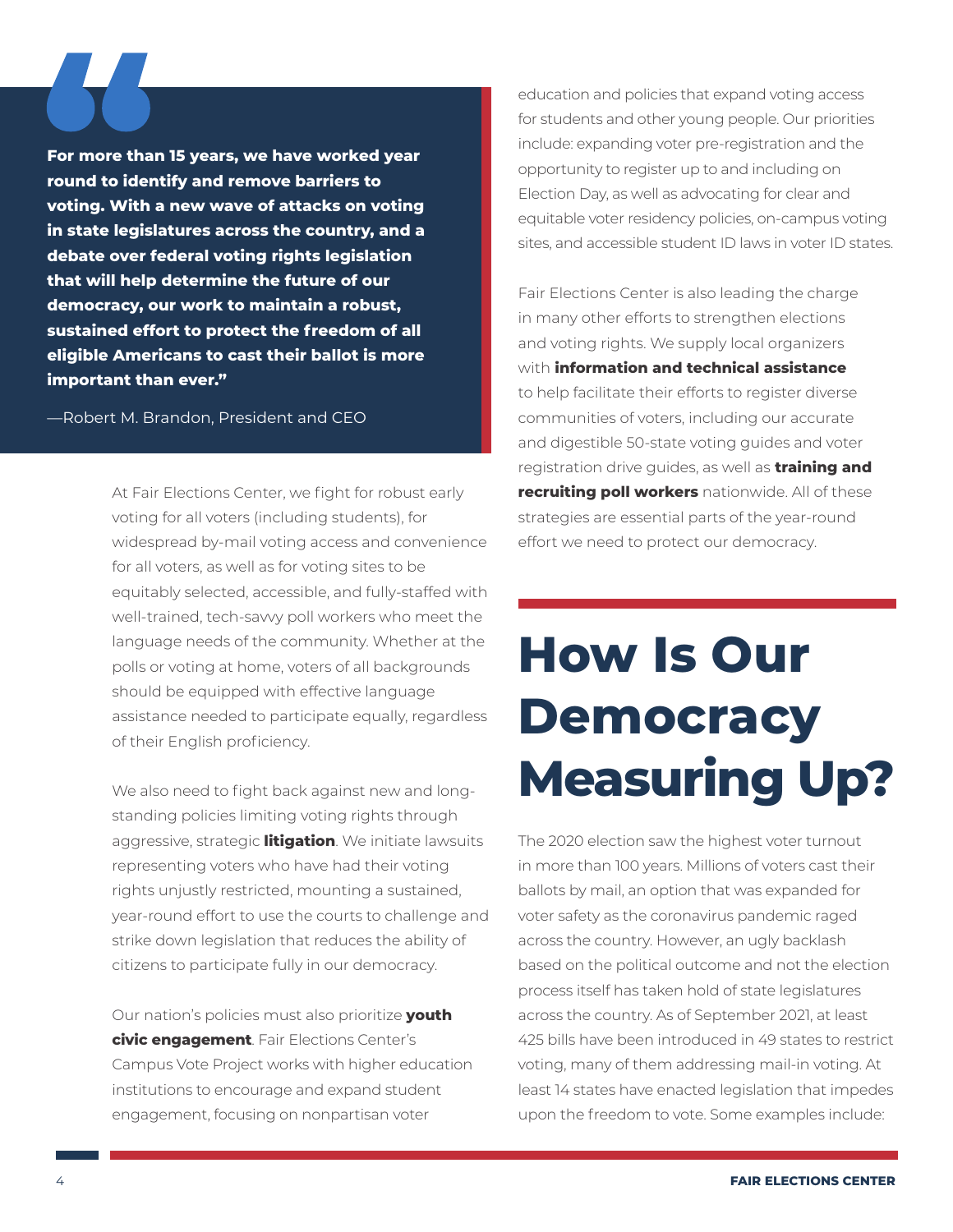States that have recently enacted legislation that impedes upon the freedom to vote

States that have recently enacted legislation that has made voting more accessible

States where Fair Elections Center has made voting more accessible



**Arizona** has restricted which voters will automatically receive mail ballots during each election cycle. Due to their procedure changes, voters on the Active Early Voting List (previously the Permanent Early Voting List), will now be removed if they fail to vote using an early ballot in two consecutive election cycles and fail to respond in time to a government notice that they are at risk of being purged from the list.

**Florida** Governor Ron DeSantis signed a bill with numerous restrictive provisions. Voters now have to renew their mail voting application every two years and the use of drop-boxes for returning mail ballots is now limited to early voting hours, with a maximum of 12 hours per day. The local supervisor of elections can now be subject to a \$25,000 fine if any drop boxes are accessible outside of this 12-hour window. The law also restricts voter registration drives by requiring organizations to give applicants a misleading warning, gives partisan election observers more access to the ballot-counting process, and criminalizes providing water to voters waiting in long lines in the Florida heat.

**Georgia** has enacted a broad set of provisions that curb voting rights. A new law prevents the Secretary of State from proactively sending mail ballot applications to all voters, requires voters to submit ID with their mail-in ballot applications for approval, and reduces the window for the application process. The law imposes new restrictions on ballot drop boxes; the number of drop boxes for Georgia's four most populous counties, Cobb, DeKalb, Fulton, and Gwinnett, will drop from 94 in 2020 to 23 in 2022. Another provision makes it a crime to give water to a citizen waiting in line to vote. The legislature also removed the Secretary of State as the chair of the State Election Board and granted the General Assembly the power to install its preferred replacement, while giving the State Election Board authority to replace county election officials.

**Iowa** shortened voting hours on Election Day and during the early voting period, as well as the application period for mail ballots. Recent legislation bars election officials from proactively sending application forms to voters and has diminished local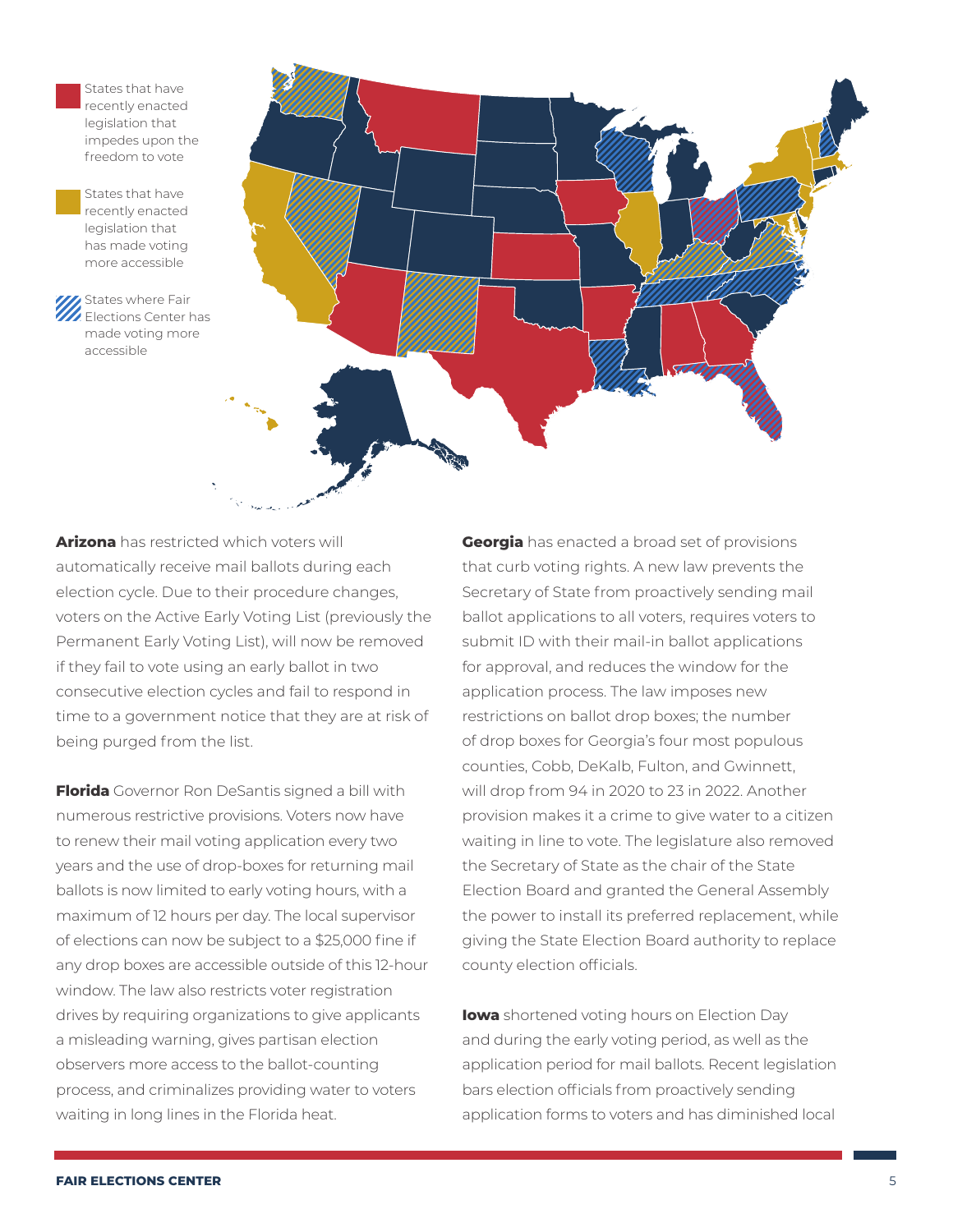officials' discretion in placing drop boxes. If county auditors do not follow certain procedures in purging voter rolls, they could face criminal charges.

**Texas** lawmakers passed SB 1, a sweeping voting restrictions bill, in a special session after multiple attempts. SB 1 limits local election officials' traditional authority over election administration, adds more barriers to voting for voters with disabilities, and makes it harder for state and local officials to safely conduct elections during public emergencies. Additionally, an anti-student voting bill, SB 1111, passed during the regular session, making it harder for students to remain registered at their home address while attending school in another county or state.

While there is much action needed to combat anti-voter legislation across the country, there are significant opportunities for protecting and expanding voting rights in many states. Some legislatures are making progress:

Last year, **Virginia** made Election Day a state holiday, repealed its voter ID law, and enacted a 45-day window of no-excuse absentee voting, as well as instituting automatic registration for anyone who receives a Virginia driver's license. In early 2021, the Commonwealth passed The Voting Rights Act of Virginia. Based on the federal Voting Rights Act of 1965, the law prohibits racial discrimination in voting, establishes a preclearance provision for proposed election administration changes, and empowers the Attorney General to sue in cases of voter suppression.

**Kentucky** has enacted laws to expand early voting, make mail voting more accessible by expanding drop box locations, and codify procedures that notify and offer voters the opportunity to fix issues with their ballot that would otherwise invalidate their vote.

**Vermont** and **Nevada** have both passed universal mail-in voting for all registered voters.

**New York** and **Washington** have enacted legislation that restores voting rights to all persons who are not incarcerated for a felony conviction.

**Maryland** has passed new laws that expand early voting and broaden mail ballot drop box access.

# **Every Year, Every Vote**

### **Fair Elections Center's Approach to Building a Resilient Democracy**

To help protect the freedom to vote and make our democracy more durable, we are launching our **Every Year, Every Vote** campaign to sustain yearround efforts to broaden civic engagement. The Every Year, Every Vote blueprint is our vision for the legal, policy, administrative, and civic education strategies that policymakers, advocacy organizations, and other key players must continuously pursue to strengthen democracy and meet the urgency and scale of the challenges voters face.

#### **Policy Advocacy**

To maximize voter turnout in key election years and in all elections, policymakers and advocacy organizations must maintain consistent efforts to roll back policies that make it harder to vote and advance policies that expand the freedom to vote.

Fair Elections Center works year-round to prevent policy makers from enacting barriers to voting,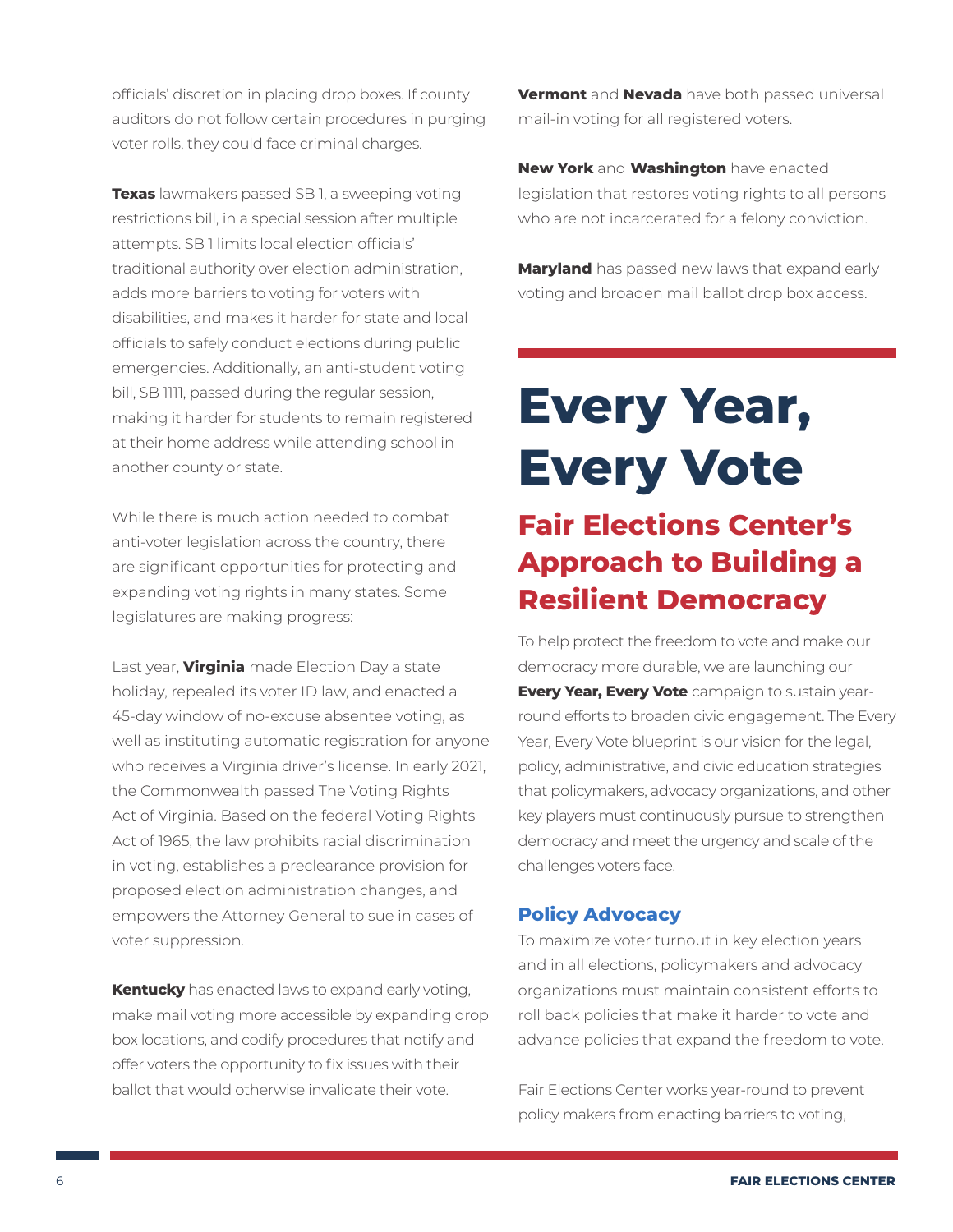especially those that harm already-marginalized communities, including young people, the elderly, people of color, people with felonies, disabled people, or those who fall into some combination of those categories. We work with election officials throughout each year to guide best practices, advocate for adequate election resources, and introduce creative solutions to make voting more accessible.

#### **Policy Highlights**

In **Louisiana**, legislators adopted many of our policy recommendations to improve bills related to voter list maintenance, which made it less likely (as compared with the original bill versions) that eligible voters would be purged from voter lists (2021).

In **Florida**, our testimony and analytical support provided state coalition partners with guidance against the anti-voter provisions in SB 90, restricting vote-by-mail, among other key voting rights priorities (2021).

In **New Hampshire**, we submitted testimony against five anti-student bills: HB 362, which would prohibit registrants from listing a college campus address as their residence for voter registration, and HB 429, which would have barred the use of a college student ID as voter ID. The remaining bills tried to remove the option of signing an affidavit to register and vote and change the definition of domicile in ways that would confuse eligible voters about their eligibility. HB 429 was not advanced; consideration of the others was postponed (2021).

In **Pennsylvania**, we worked with voting rights coalition partners to pass no-excuse vote-by-mail bills Act 77 (2019) and Act 12 (2020), which were ultimately critical for voter safety and turnout for the 2020 election during the COVID-19 pandemic.

In **Tennessee**, we led a coalition opposing laws that restricted voter registration drives. We

**Right now, anti-democratic forces across our nation are expending massive time, energy, and political might to keep certain groups of people from voting—sabotaging the very foundation of our democracy. We are firmly committed to uplifting policy that makes elections fair and safe for all, particularly for historically disenfranchised communities, because our democracy only works when it works for all of us."**

—Michelle Kanter Cohen, Policy Director and Senior Counsel

submitted testimony to the legislature, sent a letter encouraging a veto to the governor, and then challenged the law in Court. After a court-ordered injunction, the law was repealed in 2020 (2019).

In **Virginia**, we secured a veto on discriminatory legislation that would have disenfranchised voters just because their registration information didn't exactly match flawed government databases (2019).

#### **Litigation**

The need for litigation in the fight for voting rights is as critical as ever. As bills attacking the freedom to vote continue advancing across our nation, litigation enables protectors of our democracy to fight the unjust policies we see today. But litigation cannot wait for presidential election years. The long-lead timeline of litigation challenges requires strategic work all year, every year, in order to protect citizens' right to vote. And many voters go to the polls every year to choose local representatives, school board members, and other critical community leaders. That's why we work consistently to break down voting barriers, whether newly enacted or entrenched, with strategic litigation.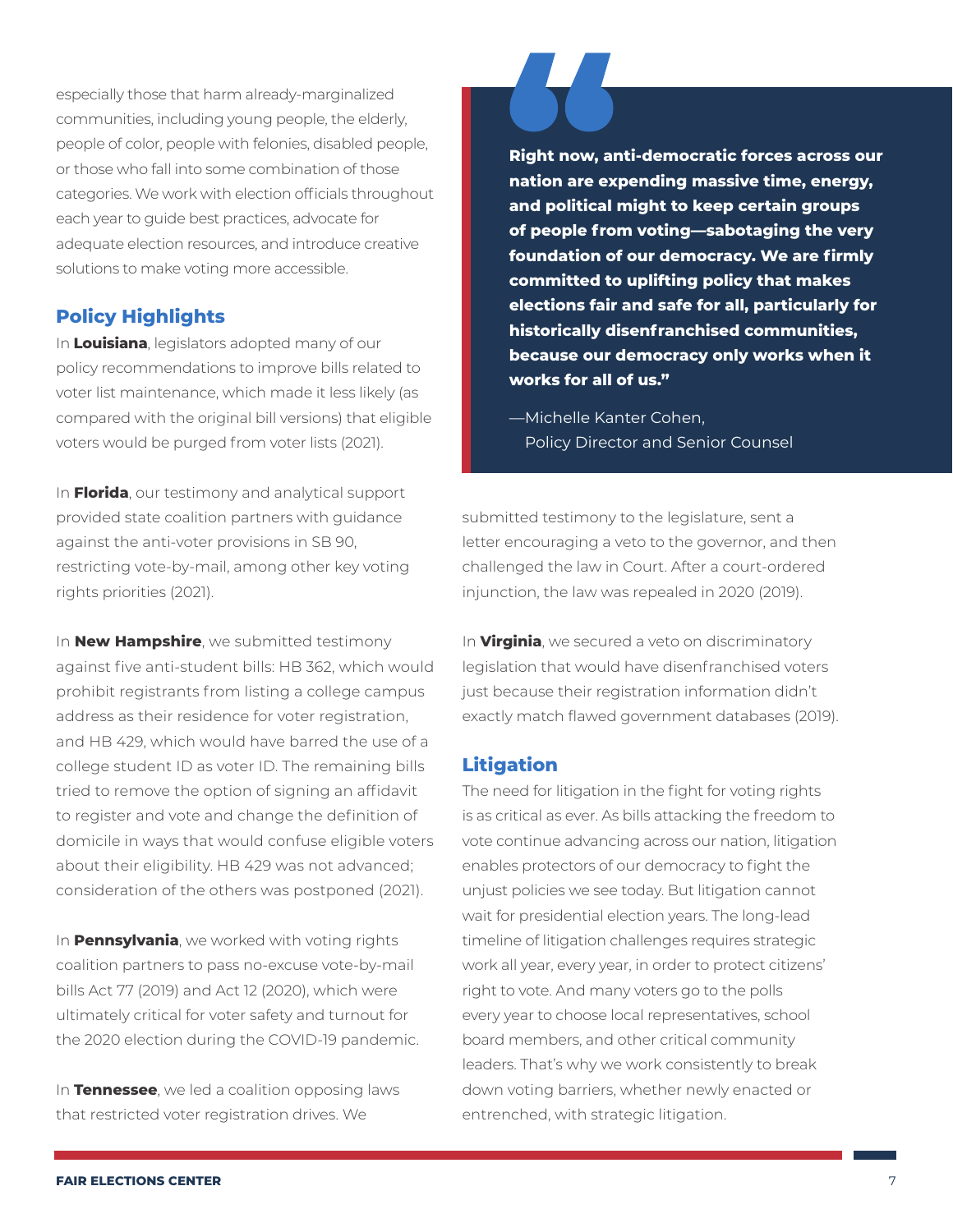**One of the most beautiful aspects of our government is that, not only can we vote to change who holds power, but voters working with organizations like ours can also defend their own right to cast a ballot by invoking the powers of the U.S. Constitution, federal law, and even state constitutions. In this era, litigation is as much about defense as it is about offense. We must press the courts to enforce their own longstanding red lines, lest we lose these bedrock principles of selfgovernment forever."**

—Jon Sherman, Litigation Director and Senior Counsel

#### **Litigation Highlights**

In **North Carolina**, we secured a preliminary injunction ordering a cure procedure for minor defects in absentee ballot certificate envelopes and permission for a client and nursing home resident to vote with assistance from staff. The case is pending (2020).

In **Kentucky**, we filed a constitutional challenge to the state's failure to expand no-excuse absentee voting, in light of the COVID-19 pandemic, which compelled the Governor and Secretary of State to issue emergency voter access rules for the November general election (2020).

In **Louisiana,** we filed a case challenging a voter registration law that discriminated against naturalized citizens, which was quickly repealed following our lawsuit (2016).

In **Florida**, we secured the only U.S. District Court ruling in decades to deem a felony

disenfranchisement system unconstitutional. This helped Florida voters pass a state constitutional amendment in 2018 which restored voting rights to people with felony convictions who have completed "all terms of sentence" (2017). A similar challenge we initiated in Kentucky is pending in federal court. (2021)

In **Wisconsin**, we are challenging a state law provision that places added requirements to using student IDs that do not apply to any other forms of voting ID. The case is pending (2019).

#### **Increasing Voter Turnout for Students & Young People**

Youth voter turnout nearly doubled in the 2018 midterms compared to 2014, and this trend continued in 2020. The National Student Voting Rate was 66 percent in 2020, up remarkably from 52 percent in 2016. Despite these improving trends, large numbers of youth and student voters are still not engaged in elections and are still voting at proportionally lower rates than older age groups.

In 2020, Fair Election Center's Campus Vote Project (CVP) worked in partnership with 280 colleges and universities that enrolled 3.4 million students, contributing to the stronger youth turnout. We averaged more than 20 campus partnerships in each of our staffed state programs in Florida, Georgia, Michigan, North Carolina, Pennsylvania, Ohio, Texas, Virginia, and Wisconsin and had partner schools in 41 states and D.C.

Most traditional voter registration and GOTV programs ramp up every other year for elections, forcing them to rebuild connections during each push and rely solely on student leaders. For nearly 10 years, CVP has used a unique model for helping increase student turnout by working yearround with campus administrators and faculty to institutionalize a culture of democratic engagement.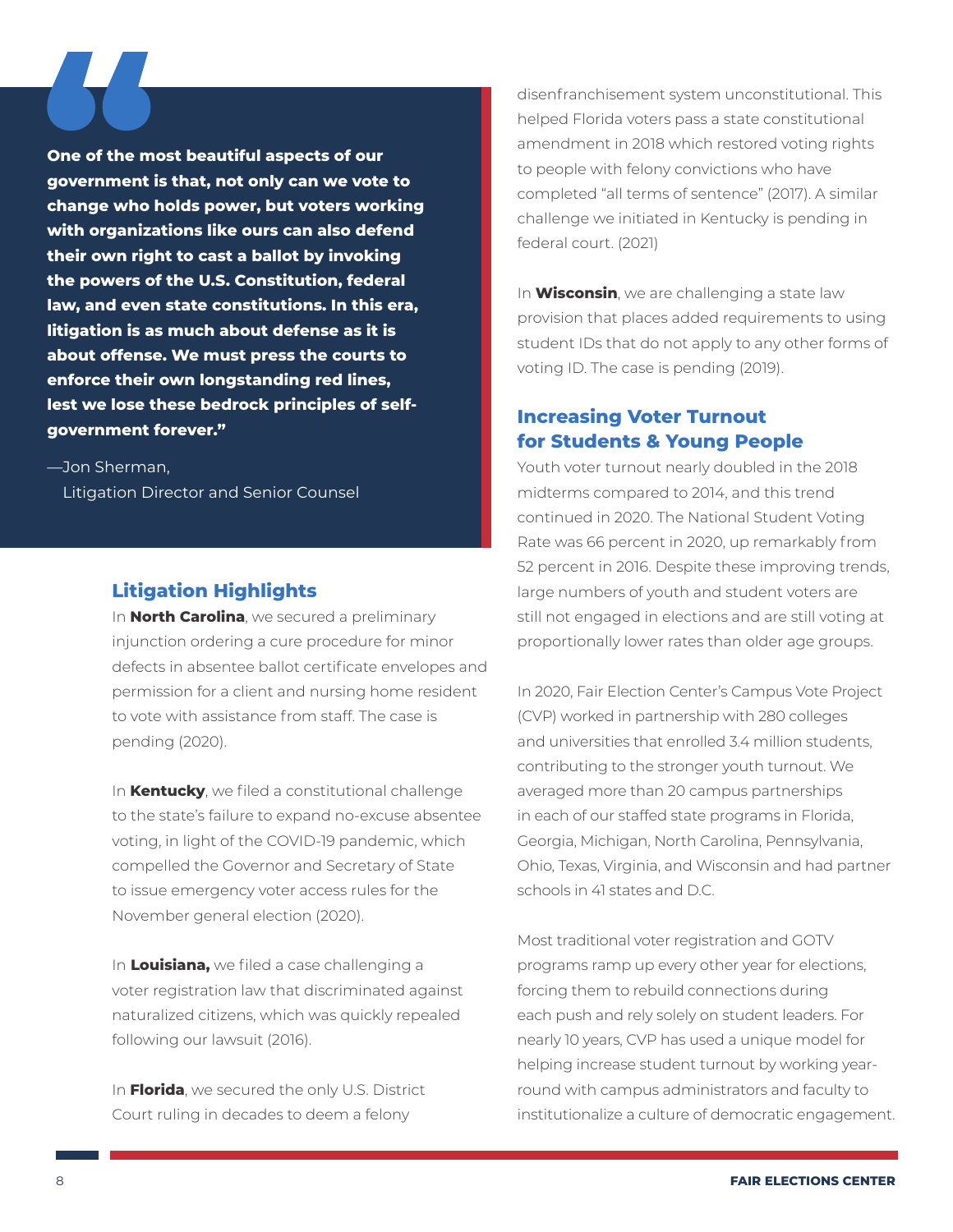Our team works with university and community college administrators, faculty, students, and election officials throughout every academic year to reduce barriers to student voting. Our strategy emphasizes long-term cultural change, anchored in the academic mission of the institution, and leveraging its resources to provide growing civic engagement. In addition to our direct campus partnerships, CVP promotes best practices for voter registration and student voter education, provides voter information to hundreds of institutions via webinars, student voter guides, presentations, and provides training for stakeholder audiences.

In 2022, we expect to partner with more than 300 schools. Our work includes efforts like these from 2020:

- **•** A digital ad campaign targeting young voters with information on registration and voting by directing them to our state student guides, state-specific vote by mail guides, and other voting information, gaining over 31.6 million impressions and 147,000 click-throughs to get to essential voter information.
- **•** Student voter engagement summits with more than 1,000 attendees from more than 216 campuses and other organizations in our nine key states, bringing together students, faculty, and administrators statewide to share, brainstorm, strategize, and problem-solve ways to integrate civic engagement into the academic mission of their campuses.
- **•** CVP's signature initiative, the Voter Friendly Campus, (run with NASPA, the country's largest student affairs professional association). The initiative supports our campuses throughout the year to develop and execute action plans for student voter registration, education, turnout, and voting rights advocacy. A record 235 institutions were designated Voter Friendly Campuses for their 2020 efforts and are,

**Young people and students are the newest members of our democracy, and we should be designing policies and processes that meet them where they are, to welcome them into our system of self-government. With each successive generation being more diverse than the last, protecting the voting rights of young people is also a racial justice issue. Ensuring these diverse voices are included in our political and electoral processes is essential for a sustained and healthy democracy."**

—Mike Burns, Campus Vote Project National Director

therefore, poised to continue comprehensive student engagement efforts in 2021 and 2022.

- **•** Training and supervising our 343 student Democracy Fellows who helped implement written election mobilization plans throughout 33,020 hours of student voter engagement efforts in 2020.
- **•** Our 112 Work Elections Fellows working solely to recruit young people to fill the urgent gaps of poll workers during the pandemic and our 43 Runoff Democracy Fellows contacting over 246,451 Georgia voters during the GA Senate Runoffs.
- **•** Supporting Black student voter turnout through our HBCU Legacy Initiative, informing and shaping additional voter support programs on campuses with large communities of students of color.

We look forward to continuing this momentum all year, every year with continued efforts to expand youth civic engagement. In 2021, a non-federalelection year, we'll have at least 200 Democracy Fellows across our campus partners (as many as we supported during the 2018 midterms).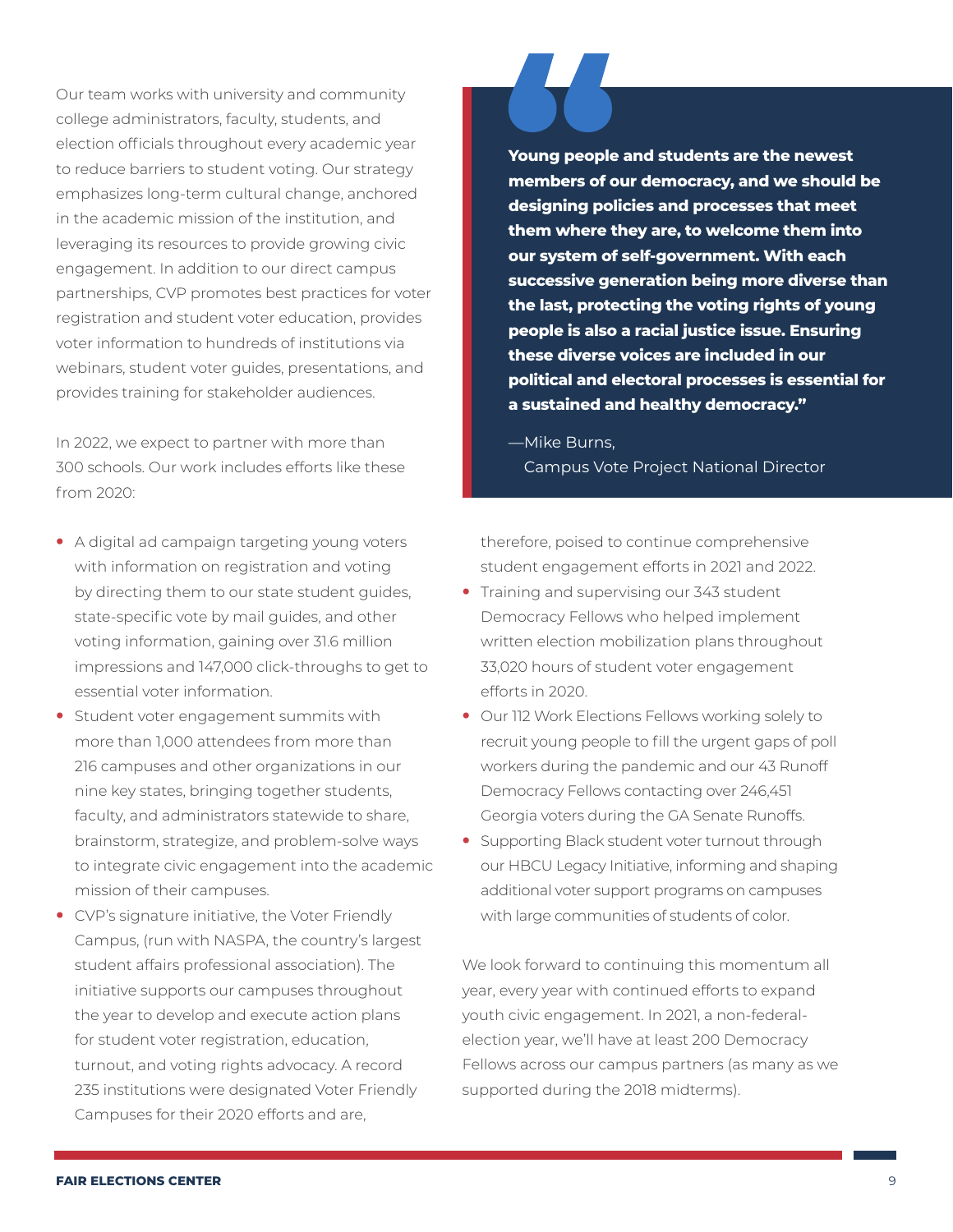**Campus Vote Project's work is both changing the voting landscape and creating opportunities for students on our campus. Its Democracy Fellowship program has given me the tools necessary to become a successful student leader on my campus. The program has afforded me the opportunity to gain hands-on experience in planning, outreach, and teamwork building. I've learned how to organize, and how to advocate for voting rights on my campus. I will be able to take the skills that I learn every day as a Democracy Fellow and apply them in my future career."**

—Jenna Greene, Senior, Texas Lutheran University

#### **State-specific Resources & Technical Assistance**

Equipping organizations and local and state-level advocates with appropriate capacity is not an overnight undertaking. To ensure that citizens can register and vote when it counts, we need to ensure the resources that make this happen are in place long before elections occur.

That's why we provide research and technical assistance to state-based advocates and organizers for mobilization groups representing Black, Latinx, AAPI, and Indigenous peoples for their civic engagement work. We equip these groups with accurate and digestible 50-state voting guides and community voter registration drive guides that help them help others register and cast their ballot.

#### **Recruiting Poll Workers: WorkElections & Power the Polls**

Many local election officials struggle to recruit the hundreds of thousands of poll workers needed

nationwide on Election Day. Often, election officials lack the attainable, centralized information networks needed to adequately staff their sites. The COVID-19 pandemic only exacerbated the problem in 2020, but our visionary investment in creating a new avenue for poll worker recruitment paid off. Four years earlier, we designed WorkElections.com as a prototype to facilitate poll worker recruitment, aggregating information about poll working in one easily-accessible place for the first time. In 2018, we expanded WorkElections as a pilot to cover nine states and worked to recruit businesses, social service agencies like the YMCA, and language minority organizations to expand its use. In 2019 and early 2020, we populated information from all 50 states. When the pandemic hit, we ramped up the effort, partnering with Civic Alliance, Comedy Central, MTV, Pizza to the Polls, and We Can Vote to form Power the Polls, a massive effort to recruit a new generation of poll workers. The project's website is powered by data from WorkElections and uses our application program interface (API). In July, we provided our information to the Election Assistance Commission to help them launch National Poll Worker Recruitment Day and in September, we joined forces with Facebook, which directed many of its users nationwide to apply as poll workers via WorkElections.com. On September 12, the day Facebook launched its poll worker recruitment effort, the website saw more than a quarter-million users.

From June 1 to November 3, more than one million people visited WorkElections.com. In that same period, the website's "Apply Now" buttons were used over 190,000 times. WorkElections student fellows directly recruited more than 11,000 prospective young poll workers to sign up, as well as hundreds more through county websites and other means.

The original goal for Power the Polls was to have 250,000 signups by the end of October. By the end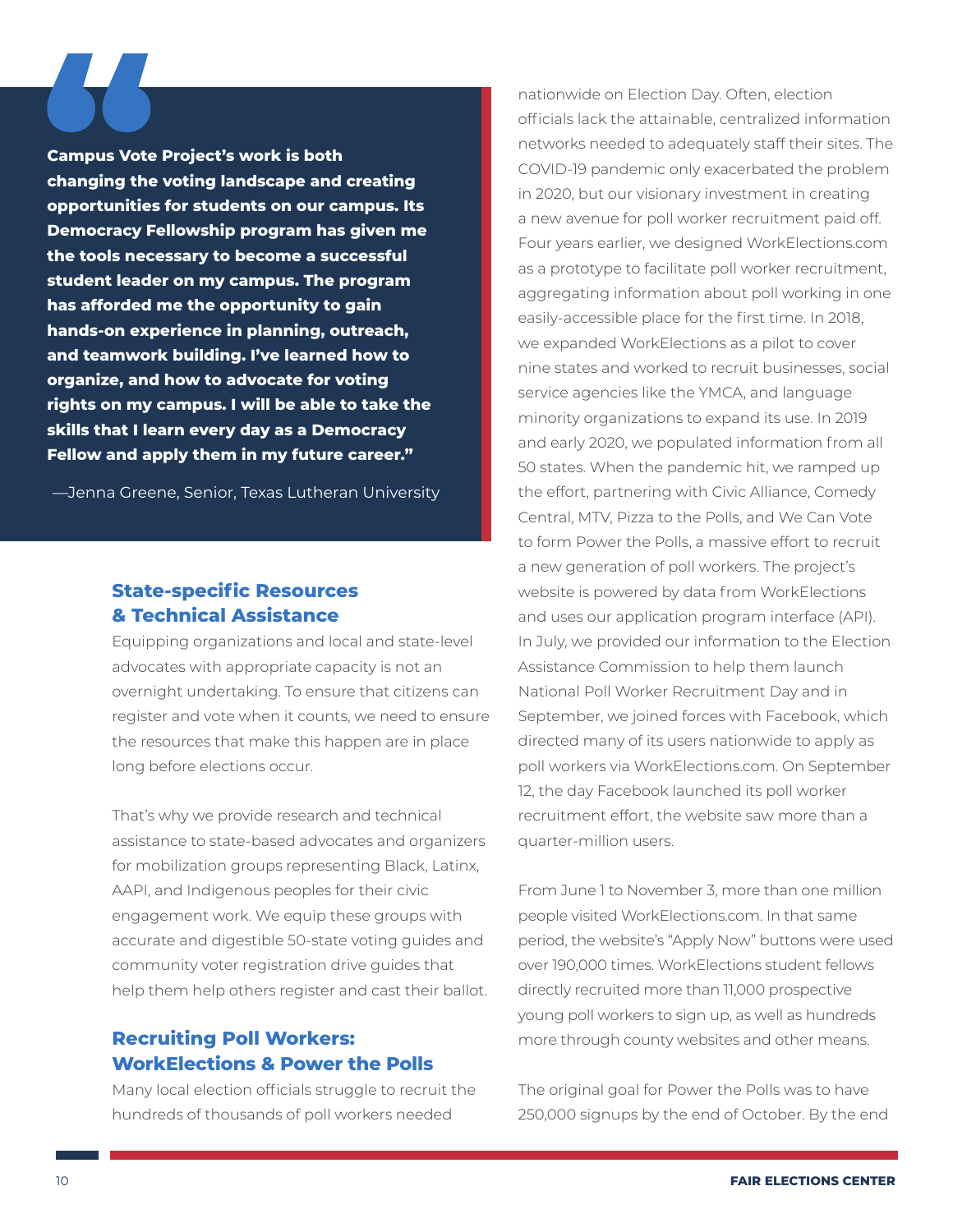of October, Power the Polls had recorded more than **710,000 sign-ups** of people who wanted to be poll workers.

This new generation of poll workers, who are more tech savvy, and many of whom are bi-lingual, can help ensure that new technologies don't undermine the peoples' ability to cast a ballot and that language-minority communities receive the assistance they need. Poll workers are essential to our democracy. Their recruitment needs to happen in every jurisdiction, every year.

#### **Other Support for Administering Fair, Accessible, & Accurate Elections**

The need to support and strengthen our elections never stops, nor do our efforts in this endeavour. We advocate for additional resources for federal and local election officials that help voters in their jurisdictions cast their vote. This includes support for technology-based modernization like electronic poll books and online voter registration, which makes access to the ballot more accessible for millions of Americans. We also assist election officials in administering safe and fair elections. For example, early in 2020 while the COVID-19 pandemic was affecting primary elections, we compiled policy proposals of best practices for safeguarding voter registration, mail voting, and in-person voting for the fall elections in our report "Registering and Voting in the Era of COVID-19."

### **Conclusion**

The story of voting rights in the United States is one of continued progress, frequently interrupted by backlash and efforts to suppress the votes of different groups, most notably people of color, women, and young voters. Truly advancing and protecting voting rights isn't accomplished by a single piece of legislation; these victories are the product of sustained, diligent effort by voting rights lawyers and advocates, policy makers, government officials, and more, over generations and at all levels of society and government. By continuing this struggle and working every day to protect the freedom of all Americans to cast a ballot, we are pushing back on those trying to manipulate the process and roll back voting rights in our own time, make real progress on expanding voting rights for those whose voices are marginalized and excluded, and move closer to a democracy that guarantees the rights and freedoms of all Americans.

#### **At Fair Elections Center, we recommit to fighting every year, to protect every vote.**  Through essential investments in our civic infrastructure over the long haul, we are building a stronger, more resilient democracy in which all have the freedom to vote.  $\bullet$